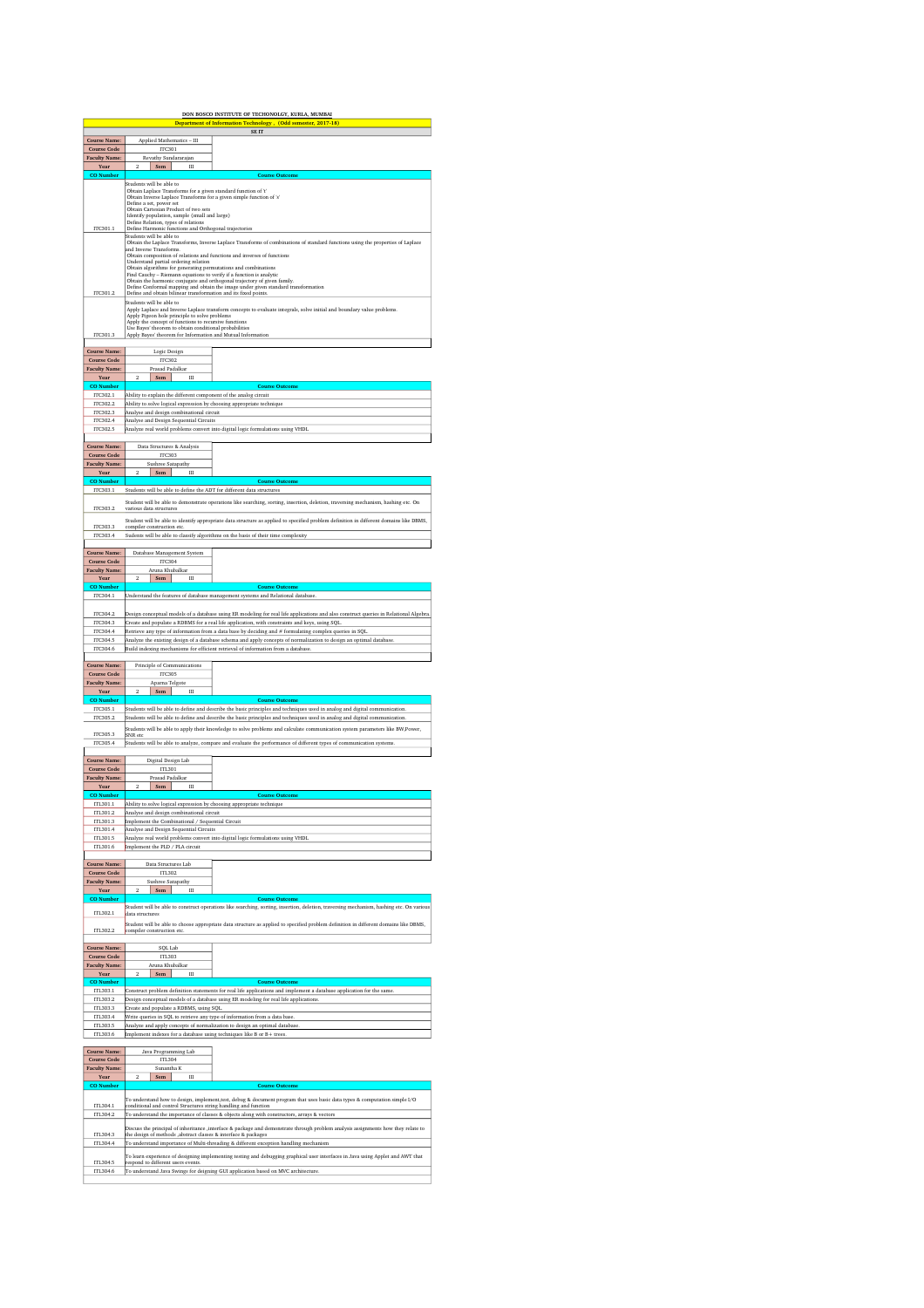| TE II                                  |                                                                                                                                          |                                                                                                                                                                                                                                                                     |  |  |
|----------------------------------------|------------------------------------------------------------------------------------------------------------------------------------------|---------------------------------------------------------------------------------------------------------------------------------------------------------------------------------------------------------------------------------------------------------------------|--|--|
|                                        | Computer Graphics and                                                                                                                    |                                                                                                                                                                                                                                                                     |  |  |
| <b>Course Name:</b>                    | Virtual Reality                                                                                                                          |                                                                                                                                                                                                                                                                     |  |  |
| <b>Course Code</b>                     | TEITC501                                                                                                                                 |                                                                                                                                                                                                                                                                     |  |  |
| <b>Faculty Name:</b>                   | Vaishali Kavathekar                                                                                                                      |                                                                                                                                                                                                                                                                     |  |  |
| Year                                   | 3<br>Sem<br>ν                                                                                                                            |                                                                                                                                                                                                                                                                     |  |  |
| <b>CO</b> Numbe                        |                                                                                                                                          | <b>Course Outcome</b>                                                                                                                                                                                                                                               |  |  |
| <b>TEITC501.1</b>                      | Students will be able to define the basic concepts of computer graphics                                                                  |                                                                                                                                                                                                                                                                     |  |  |
| <b>TEITC501.2</b>                      |                                                                                                                                          | Students will be able to differentiate the algorithm of scan conversion, curve generation, transformations, area filling , clipping                                                                                                                                 |  |  |
| <b>TEITC501.3</b>                      |                                                                                                                                          | Students will be able to demonstrate their abilities to create animation using Morphing, Warping techniques                                                                                                                                                         |  |  |
| <b>TEITC501.4</b>                      | Students will be able to describe the concept of VR                                                                                      |                                                                                                                                                                                                                                                                     |  |  |
| <b>TEITC501.5</b>                      | Students will analyze the different models of VR                                                                                         |                                                                                                                                                                                                                                                                     |  |  |
| <b>TEITC501.6</b>                      | Student will be able to demonstrate visual object using VRML                                                                             |                                                                                                                                                                                                                                                                     |  |  |
|                                        |                                                                                                                                          |                                                                                                                                                                                                                                                                     |  |  |
| <b>Course Name:</b>                    | <b>Operating Systems</b>                                                                                                                 |                                                                                                                                                                                                                                                                     |  |  |
| <b>Course Code</b>                     | TEITC502                                                                                                                                 |                                                                                                                                                                                                                                                                     |  |  |
| <b>Faculty Name:</b>                   | Sunantha K                                                                                                                               |                                                                                                                                                                                                                                                                     |  |  |
| Year                                   | v<br>3<br>Sem                                                                                                                            |                                                                                                                                                                                                                                                                     |  |  |
| <b>CO</b> Number                       |                                                                                                                                          | <b>Course Outcome</b>                                                                                                                                                                                                                                               |  |  |
| <b>TEITC502.1</b>                      | To understand the main components of an OS & their functions.                                                                            |                                                                                                                                                                                                                                                                     |  |  |
|                                        |                                                                                                                                          |                                                                                                                                                                                                                                                                     |  |  |
| <b>TEITC502.2</b>                      |                                                                                                                                          | To understand the working of an OS as a resource manager, file system manager, process manager, memory manager and I/O                                                                                                                                              |  |  |
| <b>TEITC502.3</b>                      | manager and methods used to implement the different parts of OS<br>To understand the concepts and implementation of virtual memory.      |                                                                                                                                                                                                                                                                     |  |  |
| <b>TEITC502.4</b>                      |                                                                                                                                          |                                                                                                                                                                                                                                                                     |  |  |
|                                        |                                                                                                                                          | To understand various issues in Inter Process Communication (IPC) and the role of OS in IPC.                                                                                                                                                                        |  |  |
| <b>TEITC502.5</b>                      |                                                                                                                                          | To study different file systems of OS like Linux, Windows and overview of OS for mobile & hand held devices.                                                                                                                                                        |  |  |
|                                        |                                                                                                                                          |                                                                                                                                                                                                                                                                     |  |  |
|                                        | Microcontroller and Embedded                                                                                                             |                                                                                                                                                                                                                                                                     |  |  |
| <b>Course Name:</b>                    | Systems<br>TEITC503                                                                                                                      |                                                                                                                                                                                                                                                                     |  |  |
| <b>Course Code</b>                     | Janhavi Baikerikar                                                                                                                       |                                                                                                                                                                                                                                                                     |  |  |
| <b>Faculty Name:</b>                   | v                                                                                                                                        |                                                                                                                                                                                                                                                                     |  |  |
| Year                                   | 3<br>Sem                                                                                                                                 |                                                                                                                                                                                                                                                                     |  |  |
| <b>CO</b> Number<br><b>TEITC5031</b>   |                                                                                                                                          | <b>Course Outcome</b><br>Student will be able to comprehend basic structure & concepts in embedded systems                                                                                                                                                          |  |  |
| <b>TEITC503.2</b>                      |                                                                                                                                          |                                                                                                                                                                                                                                                                     |  |  |
| <b>TEITC503.3</b>                      | Student will be able to comprehend microcontroller architecture<br>Student will be able to program microcontroller.                      |                                                                                                                                                                                                                                                                     |  |  |
| <b>TEITC503.4</b>                      | Student will be able to design conceptual embedded system                                                                                |                                                                                                                                                                                                                                                                     |  |  |
|                                        |                                                                                                                                          |                                                                                                                                                                                                                                                                     |  |  |
| TEITC503.5<br><b>TEITC503.6</b>        | The student will be able to understand the real time operating concepts<br>Student will be able to control the usage of shared resources |                                                                                                                                                                                                                                                                     |  |  |
|                                        |                                                                                                                                          |                                                                                                                                                                                                                                                                     |  |  |
|                                        |                                                                                                                                          |                                                                                                                                                                                                                                                                     |  |  |
|                                        |                                                                                                                                          |                                                                                                                                                                                                                                                                     |  |  |
| <b>Course Name:</b>                    | Advanced Database                                                                                                                        |                                                                                                                                                                                                                                                                     |  |  |
| <b>Course Code</b>                     | Management Systems                                                                                                                       |                                                                                                                                                                                                                                                                     |  |  |
| <b>Faculty Name:</b>                   | TEITC504<br>Aruna Khubalkar                                                                                                              |                                                                                                                                                                                                                                                                     |  |  |
| Year                                   | $\overline{\overline{\overline{3}}}$<br>v<br>Sem                                                                                         |                                                                                                                                                                                                                                                                     |  |  |
| <b>CO</b> Number                       |                                                                                                                                          | <b>Course Outcome</b>                                                                                                                                                                                                                                               |  |  |
| <b>TEITC504.1</b>                      |                                                                                                                                          | Construct queries in SQL, so as to retrieve and manipulate information in a database.                                                                                                                                                                               |  |  |
| TEITC504.2                             |                                                                                                                                          | Design and develop full-fledged real life applications integrated with database systems.                                                                                                                                                                            |  |  |
|                                        |                                                                                                                                          |                                                                                                                                                                                                                                                                     |  |  |
| <b>TEITC504.3</b>                      | database recovers from failures.                                                                                                         | Clearly describe how databases are actually stored and accesses, how transaction ACID properties are maintained, and how a                                                                                                                                          |  |  |
| <b>TEITC504.4</b>                      |                                                                                                                                          | Analyze vital database systems and apply security controls to avoid any type of security incidents.                                                                                                                                                                 |  |  |
|                                        |                                                                                                                                          |                                                                                                                                                                                                                                                                     |  |  |
| TEITC504.5                             | (advanced data systems)                                                                                                                  | Recommend data systems for real-life scenarios for better resource management using Object based systems or Distributed Databases                                                                                                                                   |  |  |
|                                        |                                                                                                                                          | Understand the importance of enterprise data and be able to organize data to perform analysis on the data and take strategic                                                                                                                                        |  |  |
| TEITC504.6                             | decisions.                                                                                                                               |                                                                                                                                                                                                                                                                     |  |  |
|                                        |                                                                                                                                          |                                                                                                                                                                                                                                                                     |  |  |
| <b>Course Name:</b>                    | Open Source Technologies                                                                                                                 |                                                                                                                                                                                                                                                                     |  |  |
| <b>Course Code</b>                     | TEITC505                                                                                                                                 |                                                                                                                                                                                                                                                                     |  |  |
| <b>Faculty Name:</b>                   | Nilesh Ghavate                                                                                                                           |                                                                                                                                                                                                                                                                     |  |  |
| Year                                   | Sem<br>3                                                                                                                                 |                                                                                                                                                                                                                                                                     |  |  |
| CO Numb                                |                                                                                                                                          | <b>Course Outcome</b>                                                                                                                                                                                                                                               |  |  |
| <b>TEITC505.1</b>                      |                                                                                                                                          | Students will be able to install Linux and they will be aware of Linux environment as Operating System                                                                                                                                                              |  |  |
| TEITC5052                              |                                                                                                                                          | Students will be able to demonstrate shell scripting and programming skills in open source envirnment for system administrators                                                                                                                                     |  |  |
| <b>TEITC505.3</b>                      | Students will be able to develop android applications                                                                                    |                                                                                                                                                                                                                                                                     |  |  |
| <b>TEITC505.4</b>                      | Students will be able to implement various services in Linux environment                                                                 |                                                                                                                                                                                                                                                                     |  |  |
| TEITC505.5                             | Students will understand open source philosophy                                                                                          |                                                                                                                                                                                                                                                                     |  |  |
| TEITC5056                              | Students will be able to develop and manage website                                                                                      |                                                                                                                                                                                                                                                                     |  |  |
|                                        |                                                                                                                                          |                                                                                                                                                                                                                                                                     |  |  |
|                                        |                                                                                                                                          |                                                                                                                                                                                                                                                                     |  |  |
|                                        | <b>Business Communication and</b>                                                                                                        |                                                                                                                                                                                                                                                                     |  |  |
| Course Name:                           | Ethics                                                                                                                                   |                                                                                                                                                                                                                                                                     |  |  |
| <b>Course Code</b>                     | TEITC506                                                                                                                                 |                                                                                                                                                                                                                                                                     |  |  |
| <b>Faculty Name:</b>                   | Jeffy                                                                                                                                    |                                                                                                                                                                                                                                                                     |  |  |
| Year                                   | $\overline{3}$<br>v<br>Sem                                                                                                               |                                                                                                                                                                                                                                                                     |  |  |
| <b>CO</b> Number                       |                                                                                                                                          | <b>Course Outcome</b>                                                                                                                                                                                                                                               |  |  |
|                                        |                                                                                                                                          |                                                                                                                                                                                                                                                                     |  |  |
|                                        |                                                                                                                                          | Identify issues related to society, health, safety and prepare a comprehensive report in a pre-specified format gathering information<br>from primary and secondary sources using research tools and analyzing the collected information to recommend technological |  |  |
| TEITC506.1                             |                                                                                                                                          | olution with due consideration to environment and society through a well defined process                                                                                                                                                                            |  |  |
| <b>TEITC506.2</b>                      |                                                                                                                                          | Evaluate the social situation, identify business opportunities, and propose business offers in the prescribed format                                                                                                                                                |  |  |
| <b>TEITC506.3</b><br><b>TEITC506.4</b> | Plan and execute a meeting with the help of agenda                                                                                       | Demonstrate conceptual awareness of interpersonal skills through the given activities                                                                                                                                                                               |  |  |

TEITC506.5 TEITC506.6 Prepare their employability through resume, presentation skills, group discussions and mock interviews.

Identify and solve professional and ethical problems in the given sample business situations and demonstrate knowledge of table etiquette and a sense of presentability in terms of dressing and grooming.